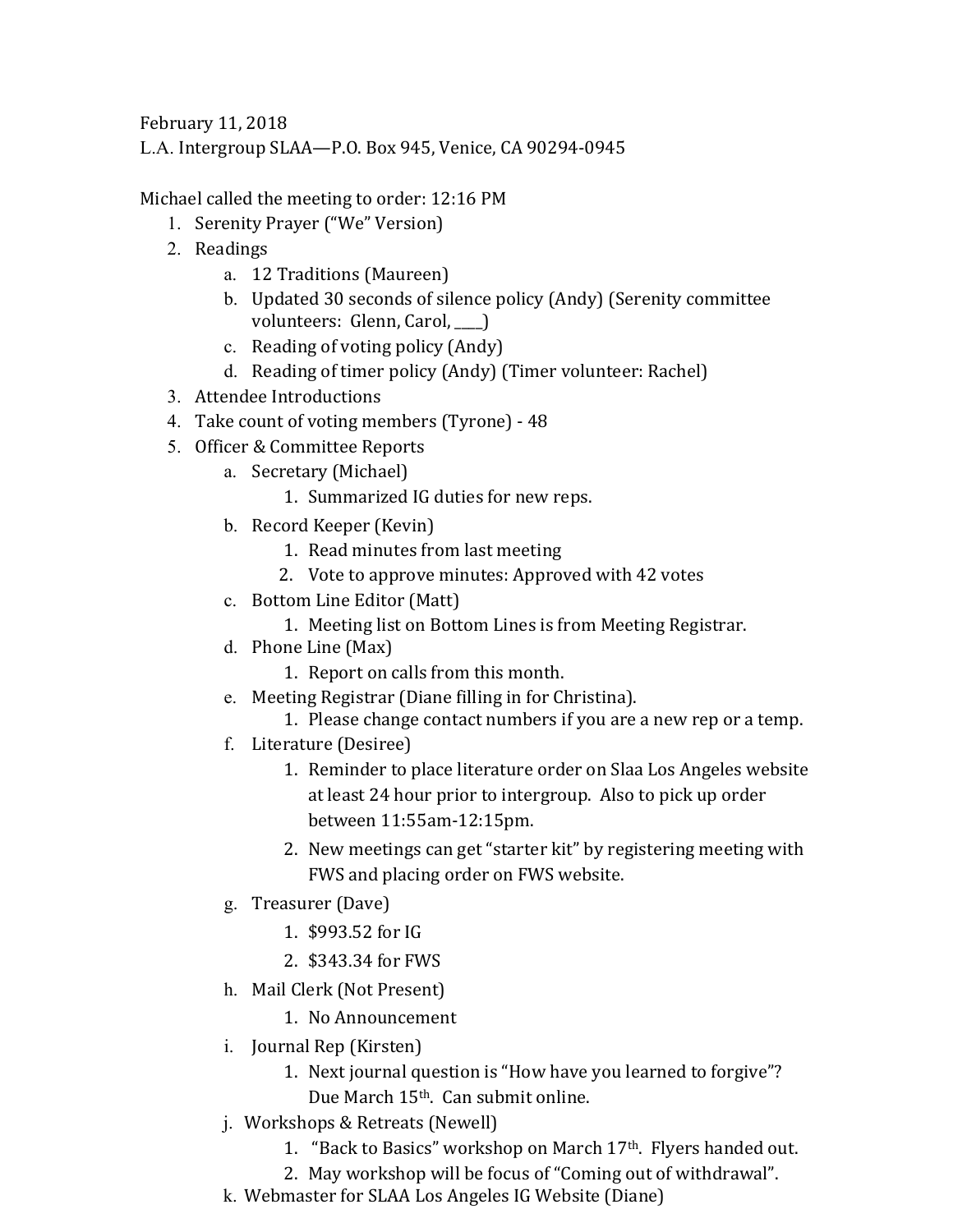- 1. 1639 page reviews, 861 unique users.
- l. H&I Committee (Trudy)
	- 1. Meeting today right after intergroup. H&I is "Hospitals & Institutions" and flyers were handed out.
- m. Conference Literature Committee Conduit (Linda)
	- 1. Conference call happening tomorrow at 6pm regarding draft version of  $12 \& 12$ .
	- 2.  $4<sup>th</sup>$  Saturday of month conference literature meeting.
- n. Sponsorship Committee (Glenn)
	- 1. This committee is holding a monthly telephone meeting with sponsorship focus. Info available via Glenn F. Info on website.
- o. Speaker Seeker List Keeper (Chris)
	- 1. Suggestion to email directly (contact info on website).
- p. ABM Delegate Announcements
	- 1. 1 year term ABM Carol stepping in for Lituo. Need to elect new alternate.
	- 2. Cost savings opportunity for registering early for ABM raffle. Discussion about possibly abstaining from raffle based on our current financial status.

## 6. Old business

- a. Elect Social Committee Chair (1 year term, non-voting member).
	- 1. Non-SLAA or IG sponsored events, non-voting member.
	- Kay (sp?) and David R volunteered.
	- Motion to make this a co-chair position: 43 votes. David and Kay accepted. There was much rejoicing.
- b. Elect Translation Committee Conduit (1 year term, non-voting, no time requirement). Announces information about translation committee activities at IG, and must be part of translation committee. Also recruit people to get involved in translation.
	- 1. Tabled due to lack of information for when this meeting occurs.  $(4<sup>th</sup>$  Sunday of the month at 5AM pacific time – this was announced at end of meeting).

## 7. New Business

a. Christian – Motion to waive sobriety requirement for himself as alternate ABM delegate (current requirement is 10 months sober at time of ABM).

- 1. Vote for: 9 Vote Against: 25
- b. Dave G Motion for one time donation of \$1988.55 (net income from Thanksgiving retreat) to FWS.
	- 1. Votes for: 39 Votes against: 1
- c. Dave G We have a bank balance of over \$44k, which seems high. Request for open discussion of what sort of prudent reserve our IG